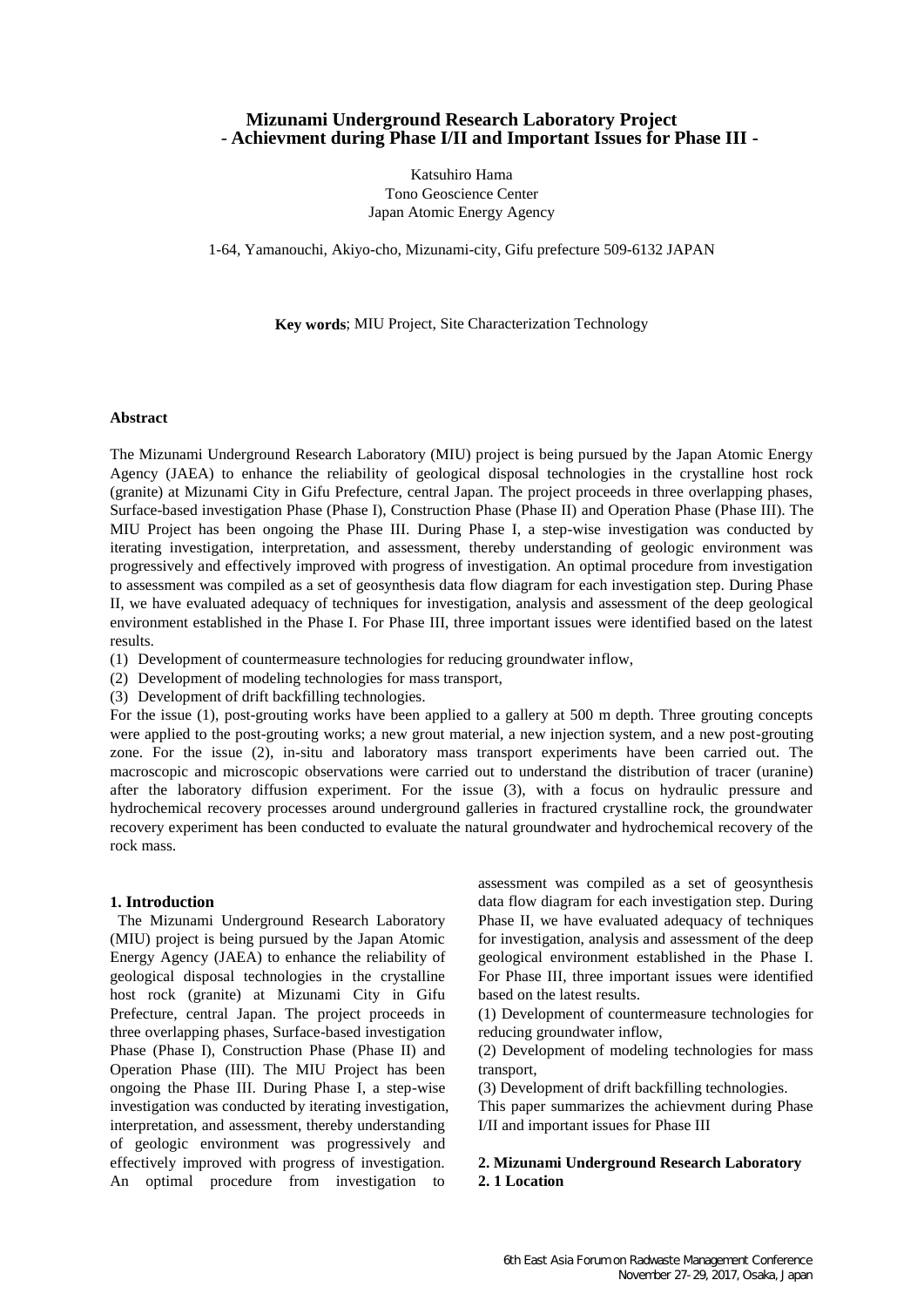The MIU is located in Mizunami City, Gifu Prefecture, in the central part of Honshu, the main island of Japan. The MIU facility and related surface plant have been constructed on land in Akiyo-cho leased from Mizunami City.

# **2. 2 Geology, Mechanical and Hydraulic Properties of Rock Mass**

The shafts and galleries have been excavated through an overlying sequence of Miocene sedimentary rock (Mizunami Group) and into the late Cretaceous Toki Granite. The Toki Granite has been faulted and has undergone several episodes of uplift and subsidence from the Miocene to the Pliocene, indicated by the presence of lacustrine and marine sedimentary formations unconformably overlying the granite (Fig.1).



ii) Cross section of the line A-B in the geological map

### Fig.1 Geological map and geological section around MIU

The maximum thickness of the sedimentary formations in this area is about 170 m. The average P-wave velocity, unconfined compressive strength and Young's modulus of intact granite are 5.5 km/sec, 150 MPa and 50 GPa, respectively. Table 1 shows hydraulic conductivities of the main rock units and several structural elements based on hydraulic tests in deep boreholes drilled from the surface in and around the MIU site.

Table 1 Hydraulic conductivities of main lithologies and structural elements in and around  $MIU^{1,2)}$ 

| Stratigraphy and structural elements             |                               |                                 | Hydraulic conductivity<br>Log[k(m/s)] |
|--------------------------------------------------|-------------------------------|---------------------------------|---------------------------------------|
| Sedimentary rock                                 | Seto Group                    |                                 | $-5$                                  |
|                                                  | Mizunami Group                |                                 | $-8.5$ to $-4.0$                      |
| Toki granite                                     |                               | Upper highly fractured domain   | $-6.7$                                |
|                                                  |                               | Low angle fracture zone         | $-5.4$                                |
|                                                  |                               | Lower sparsely fractured domain | $-7.7$                                |
| Highly fractured zone along the Tsukiyoshi fault |                               |                                 | $-6.4$                                |
| Fault                                            | Main part of Tsukiyoshi fault |                                 | $-11$                                 |
|                                                  | Other faults                  | Parallel to fault               | $-9.0$ to $-4.0$                      |
|                                                  |                               | Normal to fault                 | -11                                   |

## **2. 3 Shaft and Galleries**

Foundations for the shaft head frames are anchored on bedrock of the upper part of the Mizunami Group. Depth to bedrock at the Main and Ventilation shafts is around GL-10m. By July 2003, the shaft entrances had been excavated. Excavation of the upper, approximately 50m of the shafts started in March 2004, and was followed by installation of shaft-sinking equipment, including the mobile scaffolding, for excavating below 50m depth. In March 2006, shaft excavation started using all of the equipment for shaft sinking. By 2012, excavation of the Main and Ventilation Shaft had reached 500 m depth (Fig.2).

Current design for the MIU is as follows:

Two shafts, the Main Shaft  $(6.5m\phi)$  and the Ventilation Shaft (4.5m  $\phi$ ); and

Two experimental levels, at the 300 m level and the 500 m level.

• Sub stages, at the 100m, 200m and 400m levels



Fig.2 Layout of MIU

## **3. Summary of the Phase I and Phase II investigations**

The investigations during Phase I followed the sequence of overall characterization of the regional geological environment, identifying investigation items requiring more detailed information and borehole investigations addressing the investigation items. Investigations were scheduled so that interactions among excavations or borehole tests due to simultaneous implementation of several borehole investigations could be avoided. More specifically, investigations were categorized into six groups as shown in Fig. 3: surveys of existing information and five investigation steps moving from surface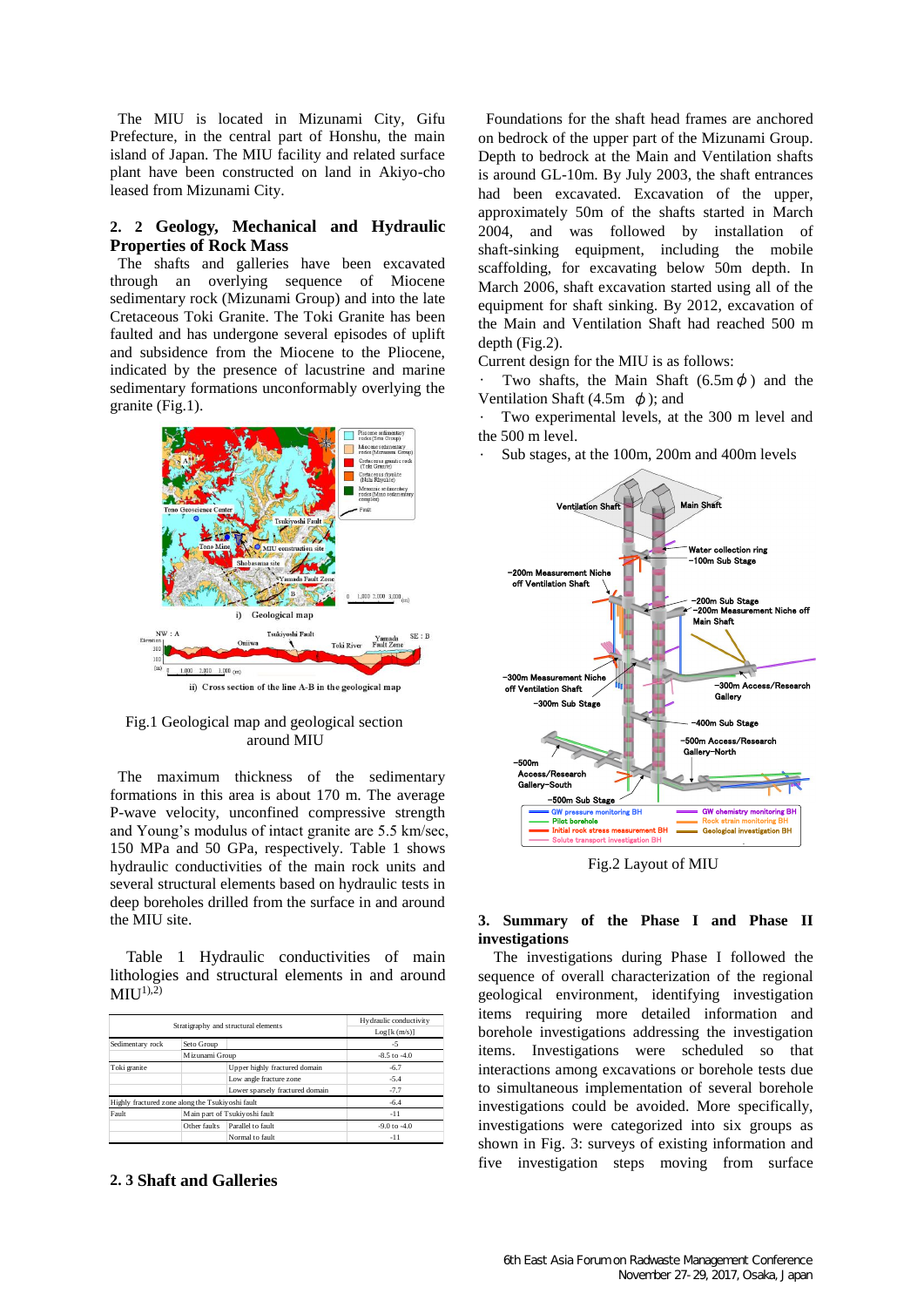reconnaissance to crosshole tomography surveys and crosshole hydrological tests.



Fig. 3 Concept of Phase I/II investigations

In the following chapter, detailed results of hydrochemical investigations are described as an example. Step-wise approach was applied for hydrochemical investigation in and around the MIU construction site. Hydrochemical investigations are carried out in step 0 (surveys of existing information), in step 2 (surveys in existing boreholes and new shallow borehole investigations) and also in step 3 (new deep borehole investigations).

### **3.1 Phase I Investigations**

### **(1) Step 0 (Surveys of existing information)**

For the local-scale area, data on groundwater chemistry, pH and redox conditions had been obtained mainly from borehole investigations carried out as part of the regional hydrogeological study. Using these data, the spatial distribution of the hydrochemical characteristics of the groundwater between the boreholes were estimated using the kriging method. It was indicated that the groundwater in the granite was Na-Cl type, the concentration of chloride ions increases with depth, the pH of the groundwater was mildly alkaline and the redox conditions were estimated to be weakly to strongly reducing. Mass balance analysis and multivariate analysis indicate that the chemistry of the groundwater could be explained by the mixing of several groundwaters with different salinities. One of the main processes determining groundwater chemistry was thus identified as being the mixing of groundwaters with different salinities

## **(2) Step 2 (shallow borehole investigations)**

One of the goals of the investigations in this step is to validate and update the hydrochemical model and to determine the geological environment prior to the construction of the URL. In this step, groundwater and rock samples were collected and analyzed for hydrochemical analysis and for updating the model, by conducting borehole investigations for the Mizunami Group with a thickness of a few tens of meters to approximately 200 meters, covering the Toki Granite.

The results of the investigations indicated that the groundwater in the sedimentary rocks is Na-Ca-HCO<sub>3</sub> type, rich in silicon and sulphate ions in the shallower part and Na-Cl type in the deeper part of the Mizunami Group and the upper part of the Toki Granite. It was also found that the salinity of the groundwater generally increases with increasing depth. A low permeability formation was found at the depth where the boundary occurs between the Na-Ca-HCO<sub>3</sub> type and the Na-Cl type groundwater in the Mizunami Group, below which a significant decrease in hydraulic head was observed. This was considered to be due to the existence of the low permeability formation and due to the fact that the distribution of the characteristics of the groundwater chemistry may be governed by the hydrogeological structure. In the shallower part of the Mizunami Group, the hydrogen/oxygen isotope ratio in the groundwater varies within the range of fluctuation of that in the precipitation water sampled around the URL construction site and tritium was also detected. Thus, the origin of the groundwater in the shallower part of the Mizunami Group is considered to be recent precipitation, with a faster recharge rate compared to the groundwater in the deeper part of the Mizunami Group<sup>3)</sup>.

### **(3) Step 3 (deep borehole investigations)**

The objectives of the deep borehole investigations include determining the hydrochemical property of the groundwater in the granite to a depth of approximately 1,000 meters before construction of the URL. A further objective is to determine hydrochemical property of the groundwater encountered in the URL as input for planning the investigations in Phase II. Groundwater and rock samples were collected and analyzed and the hydrochemical model based on the investigation results from Step 2 and preceeding steps was updated.

Na-Ca-Cl type groundwater with a salinity of approximately 2,500 mg  $1^{-1}$  (one tenth of the salinity of seawater) was found in the granite at a depth of approximately 1,000 meters. The quantitative hydrochemical model with the 3D distribution of the groundwater chemistry was updated by repeating the multivariate analysis, with more reliable data on the water chemistry obtained during step 3. The pH of the groundwater was in the range of 8 - 9 and this was consistent with the result predicted in Step 0. From the thermodynamic analysis for the equilibrium condition of the water-rock reaction and microscopic observation of rock alteration, the water has a major pH buffering capacity due to dissolution/precipitation reactions with carbonate minerals<sup>3)</sup>. Although there is no measured value for the redox potential in situ, based on mineral observations and the results of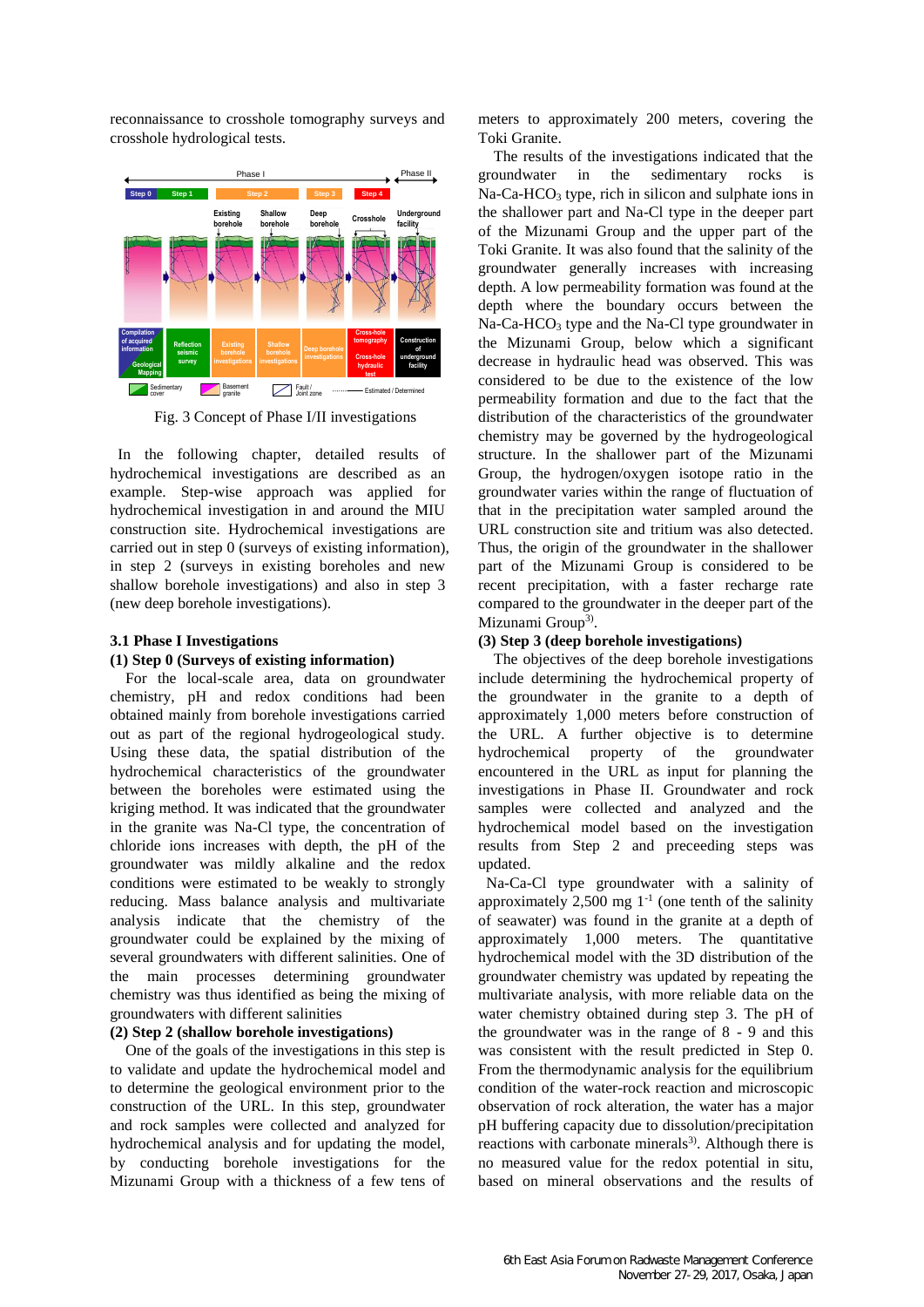dissolved gas analysis, possible occurrence of redox reactions involving iron minerals, sulphur minerals and hydrogen sulphide gas was indicated. With regard to the origin and residence time of the Na-Ca-Cl type groundwater, it was concluded from the isotopic composition and the ratio of the dissolved chemical components that the groundwater was diluted from saline water that either originated from fossil seawater or from long-term water-rock reactions. The hydrochemical model of the distribution of groundwater chemistry on the site scale that was constructed in Step 0 was updated using the results from this step (Fig. 4)  $^{3}$ ).



Fig. 4 Hydrochemical conceptual model around URL

#### **3.2 Phase II investigations**

During Phase II investigations, the changes in groundwater salinity and pH/redox conditions have evaluated. In this section, the results concerning changes in salinity have been summarized.

Hydrochemical monitoring was conducted in and around the MIU during the shaft construction down to G.L. −500 m depth (Fig. 5).



Fig. 5 Hydrochemical monitoring boreholes in and around the MIU

Water-collection rings (WR) were placed every 25 m in the shafts to direct the water inflow and reduce the water pressure on the concrete lining. The inflow rate was measured at each WR in the shafts. The highest water inflow occurred from the conglomerate

layer; this is probably the dominant groundwater flow path in the sedimentary rock.

The groundwater chemistry in the WRs is possibly affected by water–cement interactions caused by contact with the concrete liner. Incidentally, Cl is not susceptible to water–mineral interactions. The Cl concentrations in the WRs and boreholes increased during the initial observation period but subsequently decreased with time. The groundwater chemistry at depth was affected by the upconing in the initial period. After the excavation of the shaft had advanced to deeper depths, the upconing point also moved to a greater depth. In the upper depths, upconing was reduced and the impact of shallower groundwater infiltration increased with time<sup>4)</sup>. To assess shallow water infiltration, stable isotopes, tritium  $(^{3}H)$ , and chlorofluorocarbons (CFCs) as tracers of shallow groundwater were monitored in granitic rock for 5 years. The results showed that the shallow groundwater infiltrates into the groundwater at depths of 200–400 m after 10 years of drainage (hundreds ton/day). The mixing ratio of surface water in deep groundwater can be approximately estimated using CFC-12 data. The hydrochemical changes in groundwater were estimated by principal components analysis  $(PCA)$ <sup>4)</sup>. It is presumed that deep groundwater will be replaced by shallow groundwater in the future.

The groundwater in 07MI07, 09MI20, and 10MI26 initially had relatively high Na, Ca, and Cl and low DIC and SO<sub>4</sub> concentrations, which subsequently changed to relatively low Na, Ca, and Cl and high DIC and SO4 concentrations. This tendency was clearly observed near the borehole collars in the excavations (e.g., zones 5 and 6). Horizontal monitoring boreholes were drilled sequentially in the deepest gallery during excavation. Therefore, the observations at each borehole were affected by upconing during the initial period. In boreholes 07MI07, 09MI20, and 10MI26 on the south side of the Main Shaft fault, groundwater with relatively high levels of Na, Ca, and Cl and low DIC and SO4 concentrations during early observations was representative of the upconed-water around the Ventilation Shaft. Since then, relatively shallow groundwater has infiltrated to the area around the Ventilation Shaft and is characterized by low levels of Na, Ca, and Cl, and high DIC and SO<sup>4</sup> concentrations. This process of groundwater replacement is most likely occurring at a faster rate on the south side of the Main Shaft fault than on the north side of the fault, reflecting the extent of hydraulic impact. However, such trends were not observed in borehole 09MI21 on the north side of the Main Shaft fault. Borehole 09MI21 is located approximately 100 m north of the Main Shaft fault and was drilled into LSFD. Hydrochemical changes in the groundwater here were most likely caused by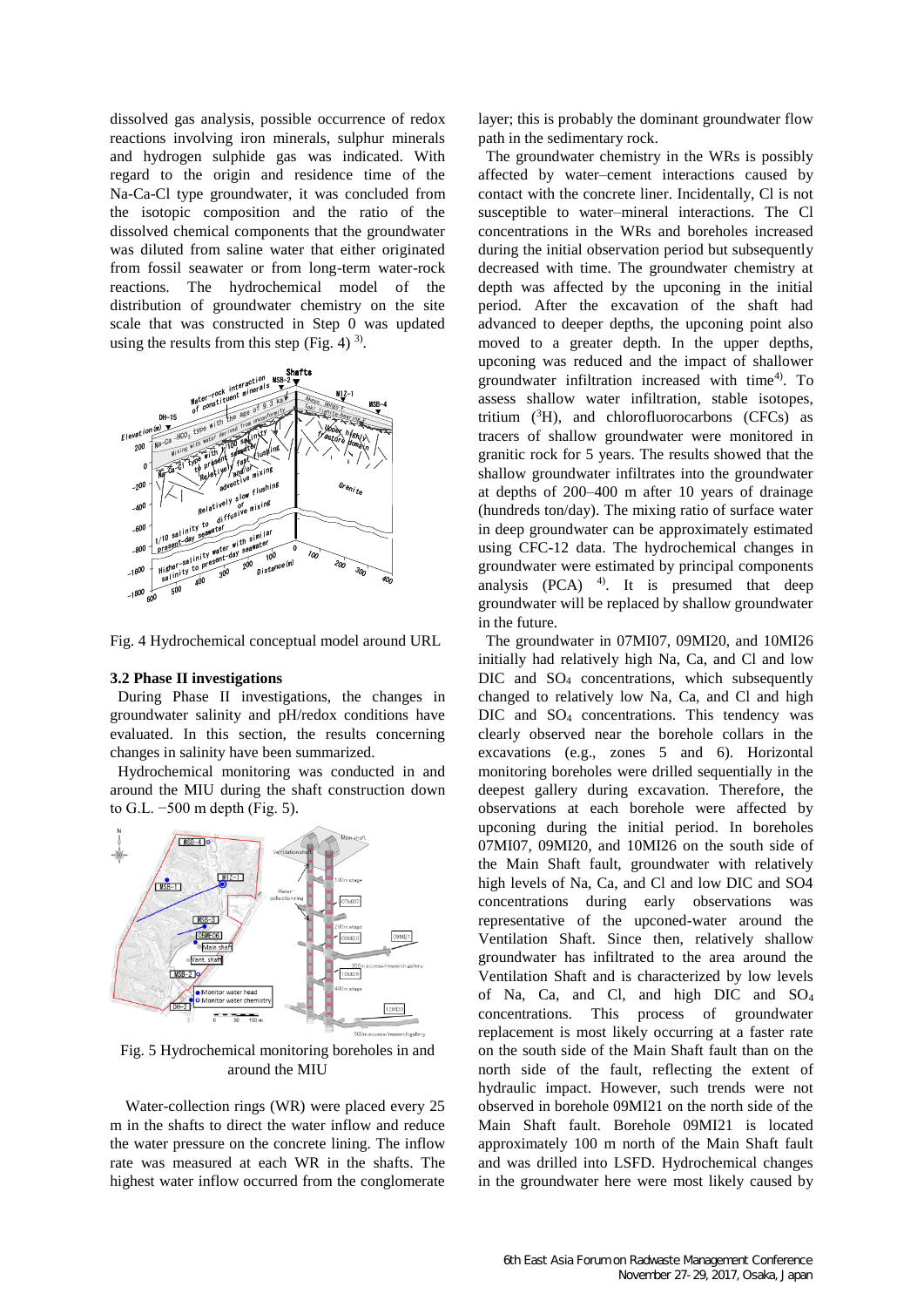mixing with groundwater at 300 m depth without having been influenced by the upconing along the shaft. In general, mixing with shallower groundwater became the dominant process on the south side of the Main Shaft fault whereas mixing with deeper groundwater dominated groundwater chemistry on the north side of the fault<sup>3)</sup>.

To infer the infiltration of shallow groundwater as a result of the long-term drawdown into the shafts, measurements of tritium and chlorofluorocarbon (CFC) concentrations were used as an index of surface water infiltration. Tritium was detected at several monitoring zones even though the concentrations dropped to zero at around 200 m depth prior to shaft excavations<sup>3)</sup>. CFC-12 was first detected in 2010, and the concentrations gradually increased with time as observed in boreholes 07MI07 (200 m depth), 09MI20 and 09MI21 (300 m depth), and 10MI26 (400 m depth). This implies that surface water containing CFC-12 penetrated up to 400 m depth within a few years.

#### **4. Important issues for Phase III**

The R&D results during Phase I/II investigations have summarized in a synthesized research report<sup>5)</sup>. For the Phase III investigations, the following three important issues were identified in the this five years (2015-2020) based on the latest results.

(1) Development of countermeasure technology for deep underground application to mitigate problems/issues

・Water-tight grouting technology

(2) Development of modelling technology for mass transport

・Fracture network modelling technology for

heterogeneous fracture networks

・Technology for analysis and evaluation of long-term changes of the geological environment

(3) Development of Drift Backfilling Technology

・Long-term monitoring technology

・Environment recovery technology with sealing of tunnels and the facility

Experiments into each research topic will be mainly carried out at the 500-m depth research gallery (Fig. 6).

For the issue (1), post-grouting works have been applied to a gallery at 500 m depth. Three grouting concepts were applied to the post-grouting works; a new grout material, a new injection system, and a new post-grouting zone. For the issue (2), in-situ and laboratory mass transport experiments have been carried out. The macroscopic and microscopic observations were carried out to understand the distribution of tracer (uranine) after the laboratory diffusion experiment. For the issue (3), we have already started a groundwater recovery experiment as part of the research into development of drift backfilling technology. The main objective of this

experiment is to observe any changes of hydraulic and hydrochemical conditions and the recovery process during flooding of a gallery to develop monitoring technology and to acquire the requisite



Fig.6 Location of planned experiments

knowledge and develop the methodology for appropriate facility closure before performing a partial backfilling experiment at the drift scale<sup>6)</sup>.

Prior to construction of the experiment gallery, a pilot borehole, adjacent and parallel to the gallery, was drilled to estimate baseline hydraulic and hydrochemical conditions.

Hydraulic and hydrochemical conditions and any changes during gallery construction have been monitored in the borehole. Geological mapping on the gallery was done to determine the fracture distribution. In additional monitoring boreholes drilled after construction of the gallery, hydraulic and hydrochemical conditions have been monitored. And, in addition, a backfill material test was started using a pit bored into the experiment gallery floor in order to acquire data on saturation phenomena in the backfill material and assess its influence on the hydrochemical environment in the rock mass. A plug will be installed at the entrance to the experiment gallery in order to understand and assess the recovery process in terms of hydraulic pressure changes, changes in hydrochemical conditions and in rock stress distribution around the gallery during flooding and draining events. Applicability of monitoring techniques and plug performance during a facility closure phase can then be validated based on the results.

### **5. Summary**

This paper summarizes the results of investigations, providing an example of stepwise investigation /evaluation of the geological environment relevant to geological disposal using surface-based investigations and investigations during shaft construction in the crystalline rock in the Tono area as a case study. And know-how for the execution of investigation/modeling can be obtained through the Phase 1/II investigation.